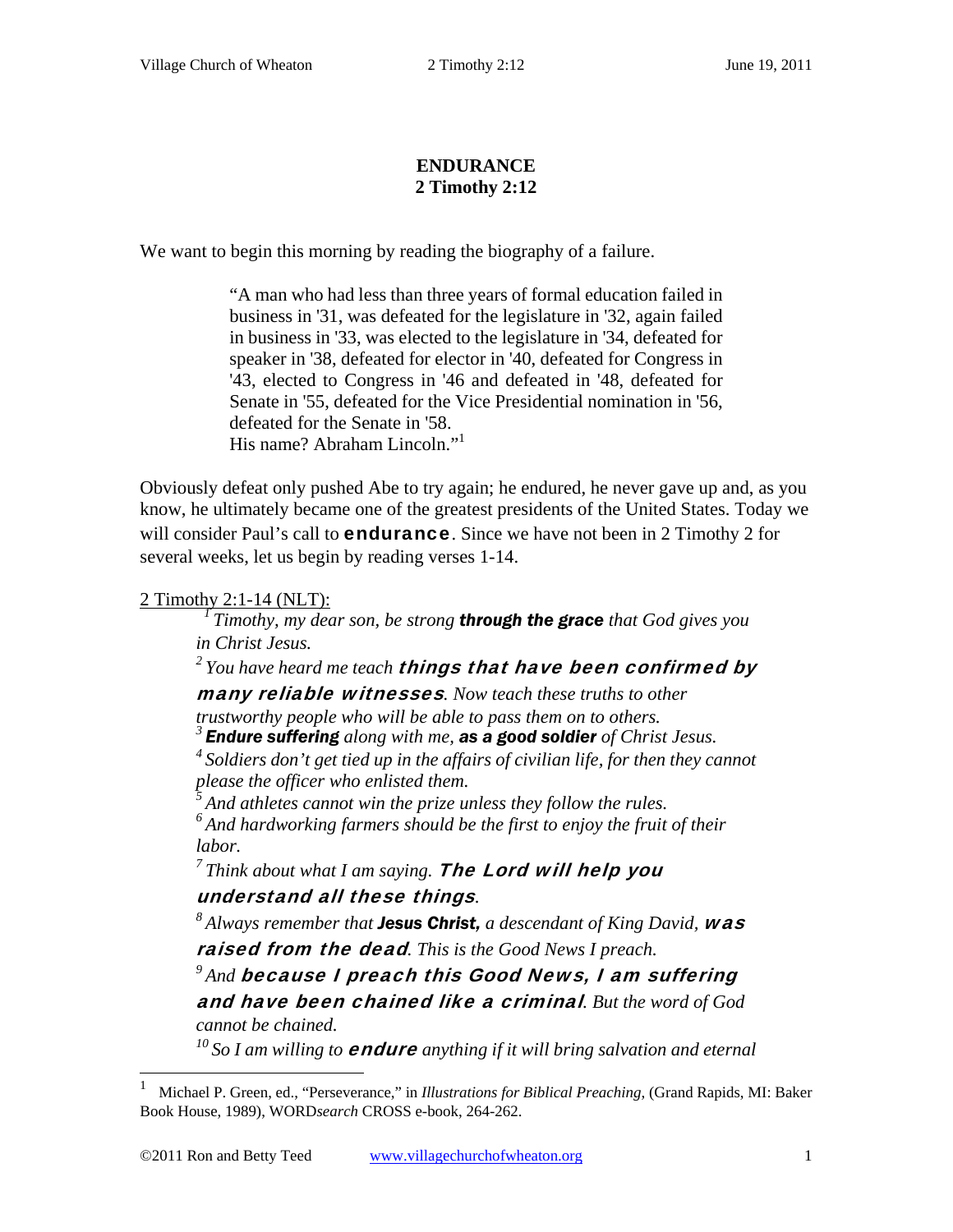glory in Christ Jesus to those God has chosen.<sup>2</sup><br><sup>11</sup> This is a trustworthy saying: If we die with him, we will also live with him. *<sup>12</sup>*If we endure hardship, we will reign with him. If we

deny him, he will deny us.<br><sup>13</sup> If we are unfaithful, he remains faithful, for he cannot deny who he is. *14 Remind everyone about these things, and command them in God's* 

*presence to* stop fighting over words*. Such arguments are useless, and they can ruin those who hear them.* 

Verse twelve is our focus for today. First, let us consider several translations in order to get a better idea of the meaning:

2 Timothy 2:12 ESV:

*If we endure, we will also reign with him; if we deny him, he also will deny us;* 

## 2 Timothy 2:12 KJV:

*If we suffer, we shall also reign with him: if we deny him, he also will deny us:* 

# 2 Timothy 2:12 MSG:

*If we stick it out with him, we'll rule with him; If we turn our backs on him, he'll turn his back on us;* 

So we see from these translations that **endurance involves suffering** and that we should persevere or stick it out during the hardship or suffering. The Greek word translated, "*involved*,"<sup>3</sup> is used several places in the New Testament and in the majority of those places it is translated with some form of the word *"endure."* Endurance, according to English dictionaries, is *"the ability to bear prolonged hardship, toleration of hardship, or persistence over time."*<sup>4</sup>

So then what are we to endure? If we look at the preceding verses in the chapter we see in verse three that we are to **endure suffering**; in verses four through six that we are to **persist, work hard** and follow the rules as soldiers, athletes, and farmers do; that is, we are to stick it out through the challenges of life. In verse ten we are called to **endure** anything that will bring salvation and the gospel to those who need to hear it. Then finally in verse twelve we are called on to **endure** hardship and suffering for the cause of Christ. Paul knew what he was talking about. He himself had endured much. He had been ostracized, beaten, imprisoned, and shipwrecked all for the cause of Jesus Christ.

In our culture today we disdain suffering and hardship. We look for the easy life and the easy way to do things.

Each one of us has challenges and hardships in our lives. How do we greet those

<sup>2</sup> Those who by His grace God has awarded salvation and eternal life. Footnote mine.

<sup>3</sup> *hupomenô* —NASB Greek-Hebrew Dictionary.

<sup>4</sup> According to the Encarta Dictionary: English (North America)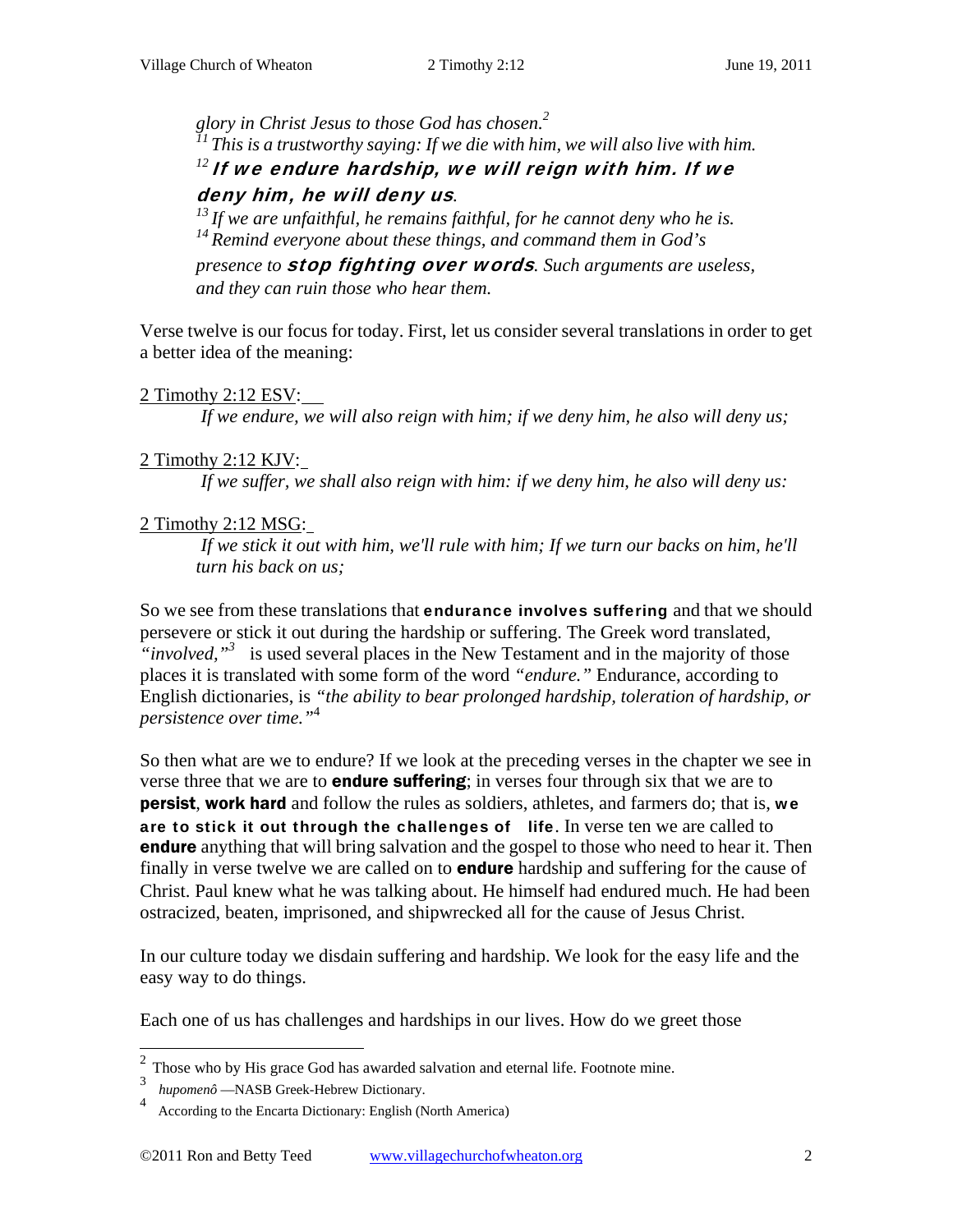difficulties? Do we see them as coming from the hand of a God who loves us? Or do we grumble and complain, fret and worry about them? Do we *"count it all joy"*<sup>5</sup> and look for the power of God in the situation?

 $\frac{\text{James } 1:2-4:}{2}$ Consider it all joy, my brethren, when you encounter various trials,  $\frac{3}{3}$  knowing that **the testing of your faith produces endurance**.<br> $\frac{4}{3}$  And let endurance have its perfect result, so that you may be perfect and complete, *lacking in nothing.* 

Do we determine to stick it out and make it through our trials, no matter what? Do we determine that we will do it with an attitude of faith and trust in God, with an attitude of praise for Him, *"giving thanks in all things"*? 6

In fact, we may not be called upon to make some great, huge sacrifice. We may find our hardship comes in smaller doses during each day of life.

> Fred Craddock, in an address to ministers, [said] . . . "To give my life for Christ appears glorious," . . . "To pour myself out for others . . . to pay the ultimate price of martyrdom -- I'll do it. I'm ready, Lord, to go out in a blaze of glory.

> "We think giving our all to the Lord is like taking [a] \$l,000 bill and laying it on the table-- 'Here's my life, Lord. I'm giving it all.' But the reality for most of us is that He sends us to the bank and has us cash in the \$l,000 for quarters. We go through life putting out 25 cents here and 50 cents there. Listen to the neighbor kid's troubles instead of saying, 'Get lost.' Go to a committee meeting. Give a cup of water to a shaky old man in a nursing home. Usually giving our life to Christ isn't glorious. It's done in all those little acts of love, 25 cents at a time. It would be easy to go out in a flash of glory; it's harder to live the Christian life little by little over the long haul."  $7$

So whether we are called on to live with huge challenges and great suffering or to live our lives *"little by little over the long haul,"* we are to do it with endurance. When Paul says that if we endure hardship we will reign with Christ, he is echoing Christ's words:

Matthew 5:10-12 NAS:*10 "Blessed are those who have been persecuted for the sake of righteousness, for theirs is the kingdom of heaven. 11 "Blessed are you when people insult you and persecute you, and falsely say all* 

<sup>5</sup> James 1:2.

 $6$  1 Thessalonians 5:18.

<sup>7</sup> Darryl Bell. http://www.sermonillustrations.com/a-z/f/faithfulness.htm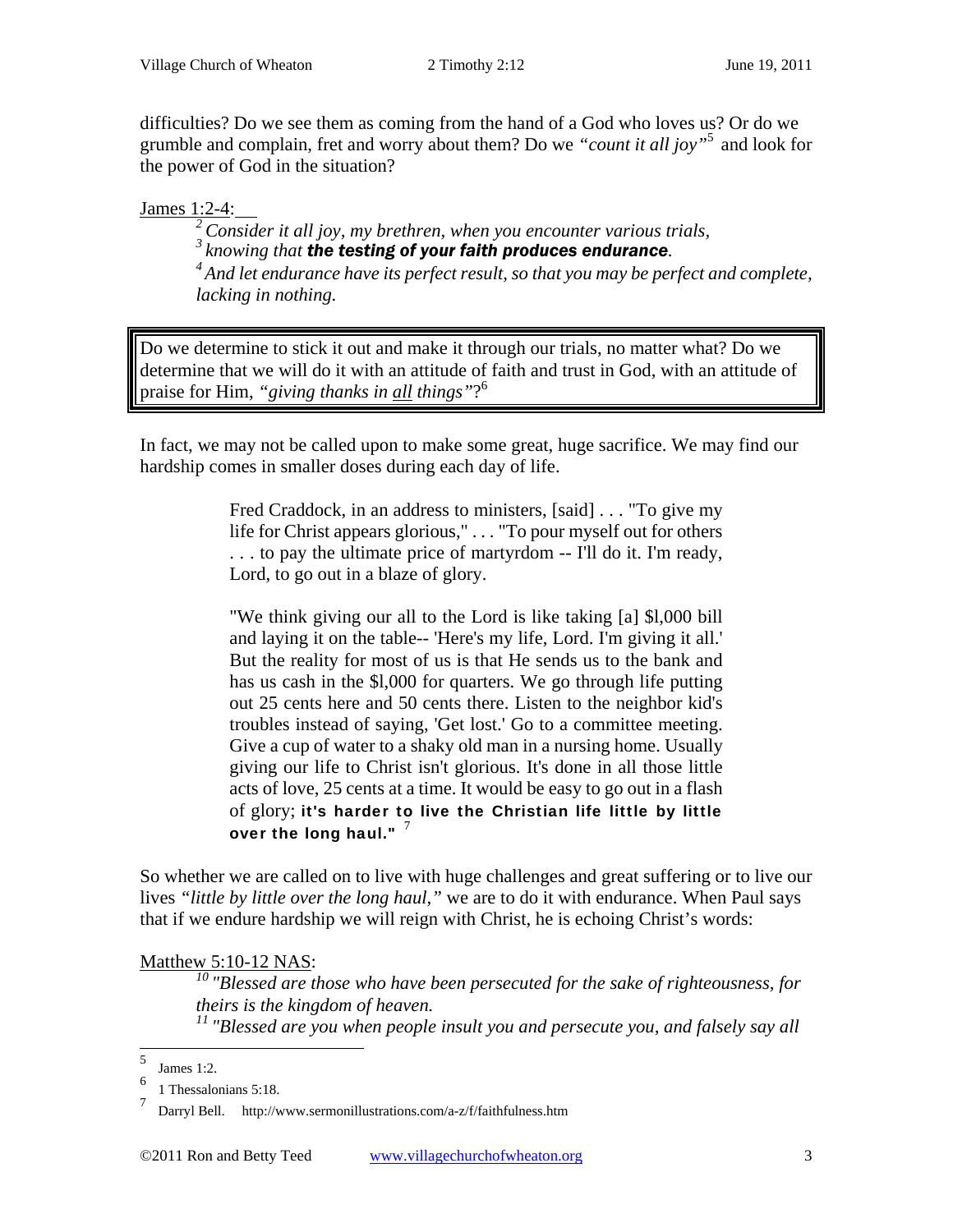*kinds of evil against you because of Me. 12 "Rejoice and be glad, for your reward in heaven is great; for in the same way they persecuted the prophets who were before you."* 

Now let us jump over to Colossians 1:21-22**:** 

*21 And although you were formerly alienated and hostile in mind, engaged in evil deeds, 22 yet He* (Jesus)8  *has now reconciled you in His fleshly body through*  death, in order to present you **before Him** (God)<sup>9</sup> holy and blameless and *beyond reproach—* 

In order for Christ to present you to God you must be *"holy and blameless and beyond reproach."* You can only be those things if Christ is Lord of your life; if you truly believe He is the only source of salvation and eternal life in Heaven. Then He can present your life before His Father. If you continue to reject or ignore Him, you will never see the millennial kingdom or Heaven. The only life that can **endure** is an obedient life.

> *"Rocky,* the motion picture that won three Academy Awards, tells the story of a small-time boxer given the opportunity of a lifetime—the chance to fight the undisputed world heavyweight boxing champ. After weeks of punishing, grueling training, on the evening of the fight Rocky finally admitted the futility of his effort. "Who am I trying to kid?" he pondered, "I'm not even in the same class with da guy. But I gotta go da distance. I gotta go da distance."

> "Rocky Balboa set as his goal to go all fifteen rounds. He wanted to hang in there when he knew every muscle in his body would scream to quit. He wanted to endure under pressure. As a fighter, he wanted to go the full distance. The fight began, but in round one Rocky was knocked down. The count commenced, but after wildly shaking his head back and forth, he struggled to his feet and lasted not just one or two more rounds, but all fifteen. He was able to go the distance because, during training, his body had been subjected to grueling preparation. Daily he had driven himself to the point of exhaustion. One-arm push-ups, back-bending sit-ups, sprinting, sparring—this had all been part of his schedule of training.

> "The design of a demanding training schedule enabled Rocky to endure. Perseverance in any great test comes as a result of

<sup>8</sup> Parentheses mine.

<sup>&</sup>lt;sup>9</sup> Ibid.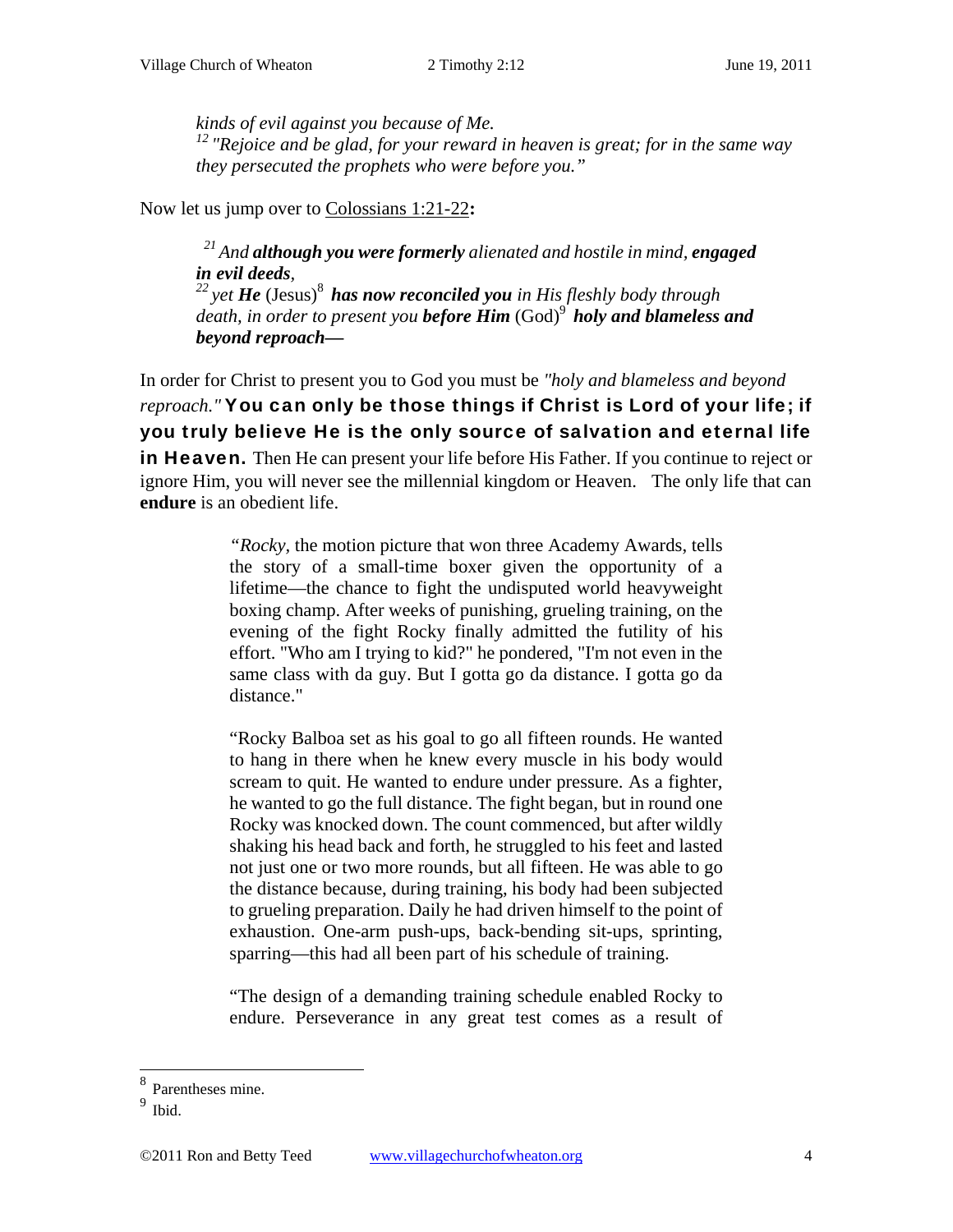disciplined preparation in the ordinary days."<sup>10</sup>

If you want eternal life in a kingdom where you will find only hope, happiness, joy, and acceptance, and spend your time in activities that you will love, the time to begin preparing yourself for such a life is right now, today. If you have not already done so, ask Jesus to be your Savior. And if you cannot do that today, if unbelief still prevents you from doing so, just ask Him today to show you His truth and He will. *"Knock and the door will be opened. Seek and you will find."* (Matthew 7:7)

## Matthew 19:27-30**:**

*27 Then Peter said to Him, "Behold, we have left everything and followed You; what then will there be for us?"* 

*28 And Jesus said to them, "Truly I say to you, that you who have followed Me, in the regeneration when the Son of Man will sit on His glorious throne, you also shall sit upon twelve thrones, judging the twelve tribes of Israel.* 

*29 "And everyone who has left houses or brothers or sisters or father or mother or children or farms for My name's sake, will receive many times as much, and will inherit eternal life.* 

*30 "But many who are first will be last; and the last, first.* 

Jesus promised His twelve disciples that they would reign with Him and this applies to us as well.

Luke 22:28-30**:** 

*28 "You are those who have stood by Me in My trials;* 

*29 and just as My Father has granted Me a kingdom, I grant you* 

*30 that* you may eat and drink at My table in My kingdom,

and you will sit on thrones *judging the twelve tribes of Israel.* 

**Believers** will also reign with Christ and have positions of authority in the millennial kingdom.

1 Corinthians 6:1-6 (NLT):

*1 When one of you has a dispute with another believer, how dare you file a lawsuit and ask a secular court to decide the matter instead of taking it to other believers!* 

*2 Don't you realize that someday we believers will judge the world? And since you are going to judge the world, can't you decide even these little things among yourselves?* 

*3 Don't you realize that we will judge angels? So you should surely be able to resolve ordinary disputes in this life. 4 If you have legal disputes about such matters, why go to outside judges* 

 $10$  op cit., Bell.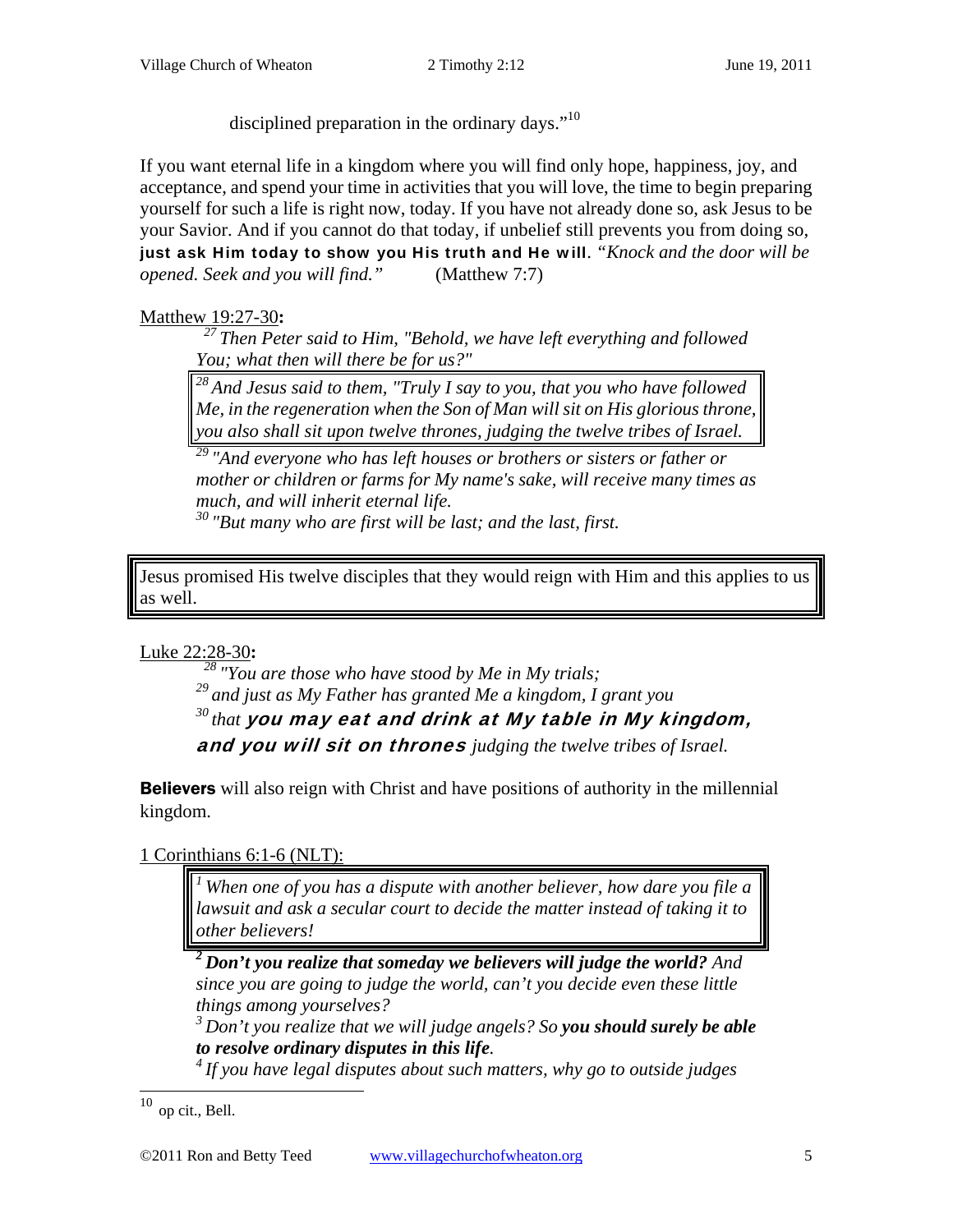*who are not respected by the church? 5 I am saying this to shame you. Isn't there anyone in all the church who is wise enough to decide these issues? 6 But instead, one believer sues another—right in front of unbelievers!* 

Then Paul deals with those who openly deny Jesus. *"If we endure hardship, we will reign with him. If we deny him, he will deny us,"* 2 Timothy 2:12 (NLT).

First, Paul says, If we deny Him, that is, Jesus Christ, He also will deny us. This verse points toward some future event(s) that will test the reality of a person's faith. A person who fails to **endure** and denies Christ will **deny Him** BECAUSE HE NEVER belonged to Christ in the first place. "Anyone who does not live in accordance with the teaching of Christ has never truly believed in God. The person who is obedient to Christ's teaching has both the Father and the Son living within them in the presence of the Holy Spirit. Those who remain faithful to the truth they have received from the Word of God **show proof** that they belong to God.

## The Holy Spirit will not allow any true believer to deny Christ.

Many people go to church, get baptized, give generously of their finances, serve on the board, organize the bake sales, and behave as if they are saved, while the truth be told, they do not have a clue as to what salvation is all about. Many think it has to be earned. Many do not accept God and Jesus Christ as the only true God because they do not want to offend anyone. They may even believe that Jehovah God, Allah, Brahman, Confucius, and others are all the same God. These folks are going to be in store for the shock of their lives when they die.

#### 2 John 1:9 (NLT):

Anyone who wanders away from this teaching has **NO relationship with** God*. But anyone who remains in the teaching of Christ has a relationship with both the Father and the Son.* 

Now someone right now is asking the question, *"What about Peter's denial?*<sup>11</sup> *Can a true believer deny Jesus*? Well, let us face up to it. We probably have done something similar to what Peter did at one or even several times in our lives. We all do it in various ways when we are not willing to declare our love for Christ in certain situations, such as when having a conversation about religion with family members or good friends, or even when asked a direct question about how you can be so sure that your God is the only God? We hear so many people today comment that we should all respect the gods that other people believe

<sup>11</sup> Matthew 26:69-75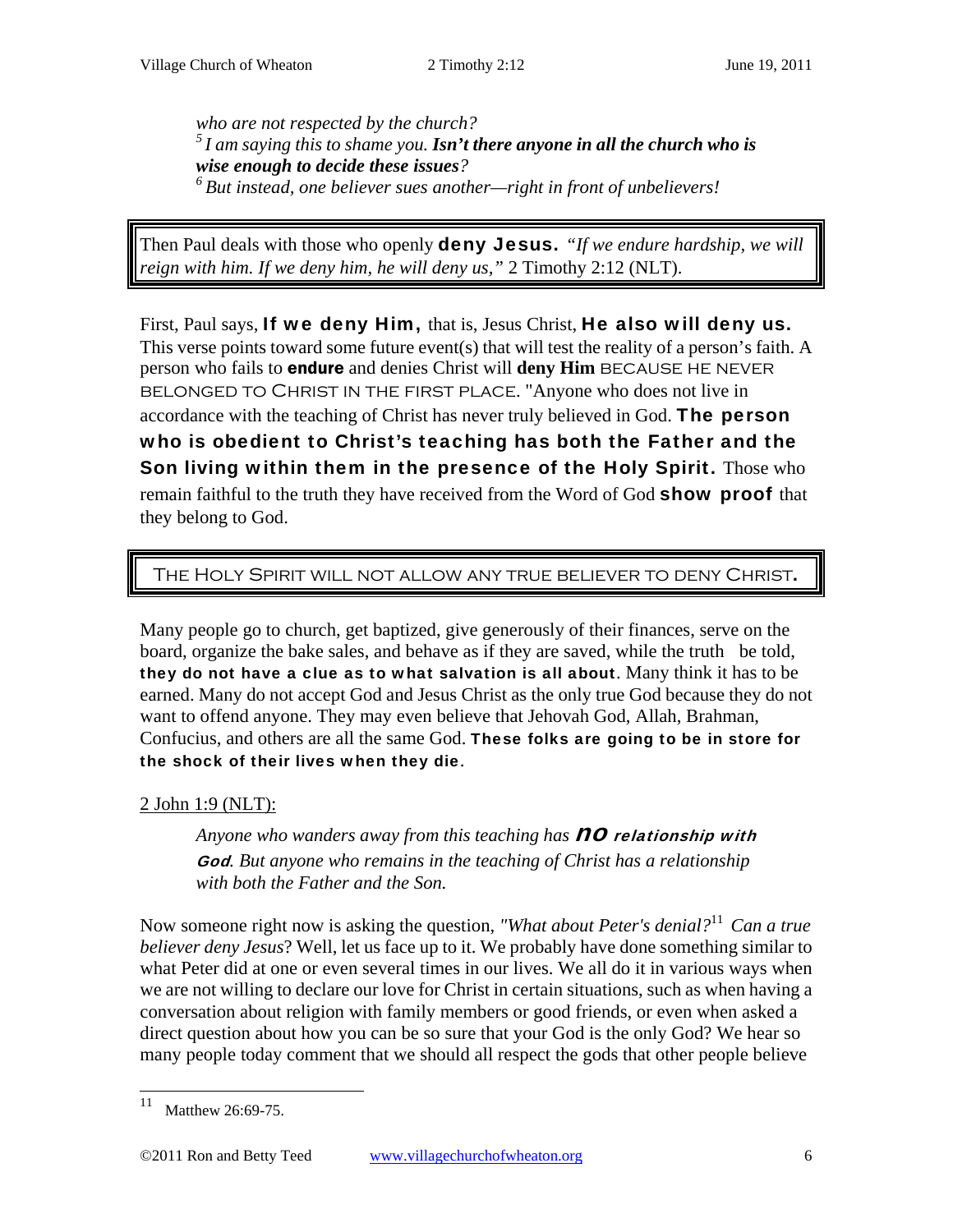in.

Well, we are here to tell you that is a lot of modernistic doo-doo. God and Jesus have no respect whatsoever for the gods of other religions. In fact They detest such false teaching. There simply are no other gods anywhere. These claims are simply ludicrous.*<sup>12</sup>* Yet billions of people subject themselves to eternal damnation by accepting the foolishness and inconsistencies in their primary religious books. *The Bible* is **without blemish or flaw**. It is a masterpiece given to us by God so that we will know how He wants us to live. If you pattern your life after the teaching of the Bible, you will find peace and freedom even in the middle of serious threatening events. The other so-called *"holy books"* are filled with inconsistencies, lies, deceit, and some even support violent behavior and the right of a man to beat and even murder women. If all these other

religions have the same God, why would He have so many conflicting instructions to different people? How do you explain that? If all these gods are actually the same god, would He not expect the same things from all people?

Now there is one final irrefutable truth and that is that Jesus Christ **was and is God** and was willing to come to earth to be the perfect sacrifice for sin so that men and women could be reconciled to God as sinless and be given salvation as a gift by God. All the other gods that people give their allegiance to are still in their graves or never were living beings. Jesus Christ is the only God that rose from the dead as witnessed by over 500 people, and then after several weeks ascended into Heaven. That means He walked and talked with many after He came out of the grave. No other deity can match that feat. And that should prove to us that if Christ came back from the dead and promised we could do the same, it will happen if we have a genuine faith in what He accomplished on our behalf.

Confronted by the reality of having abandoned the Lord when his life was threatened, Peter for the moment was captured by fear, and you might remember that the **Holy Spirit** was not yet available. In fact Jesus had not yet been crucified and resurrected proving that He was who He said He was. So Peter denied he knew Christ because he did not yet have that power of the Holy Spirit within him; but after he had denied Jesus three times he was overcome with shame and remorse<sup>13</sup> and wept bitter tears of penitence.<sup>14</sup>

#### Matthew 26:75:

*75 And Peter remembered the word which Jesus had said, "Before a rooster crows, you will deny Me three times." And* he went out and wept bitterly*.* 

Then later Jesus forgave Peter and restored him in Galilee.

<sup>12</sup> 12 **ludicrous** *adjective synonyms* LAUGHABLE, comic, comical, droll, farcical, funny, ridiculous; *related words* absurd, foolish, preposterous, silly; antic, bizarre, grotesque. *Merriam Webster's Collegiate Thesaurus.*

<sup>&</sup>lt;sup>13</sup> **remorse:** a gnawing distress arising from a sense of guilt.

**penitence** *noun*, regret for sin or wrongdoing; sorrow for sins or faults.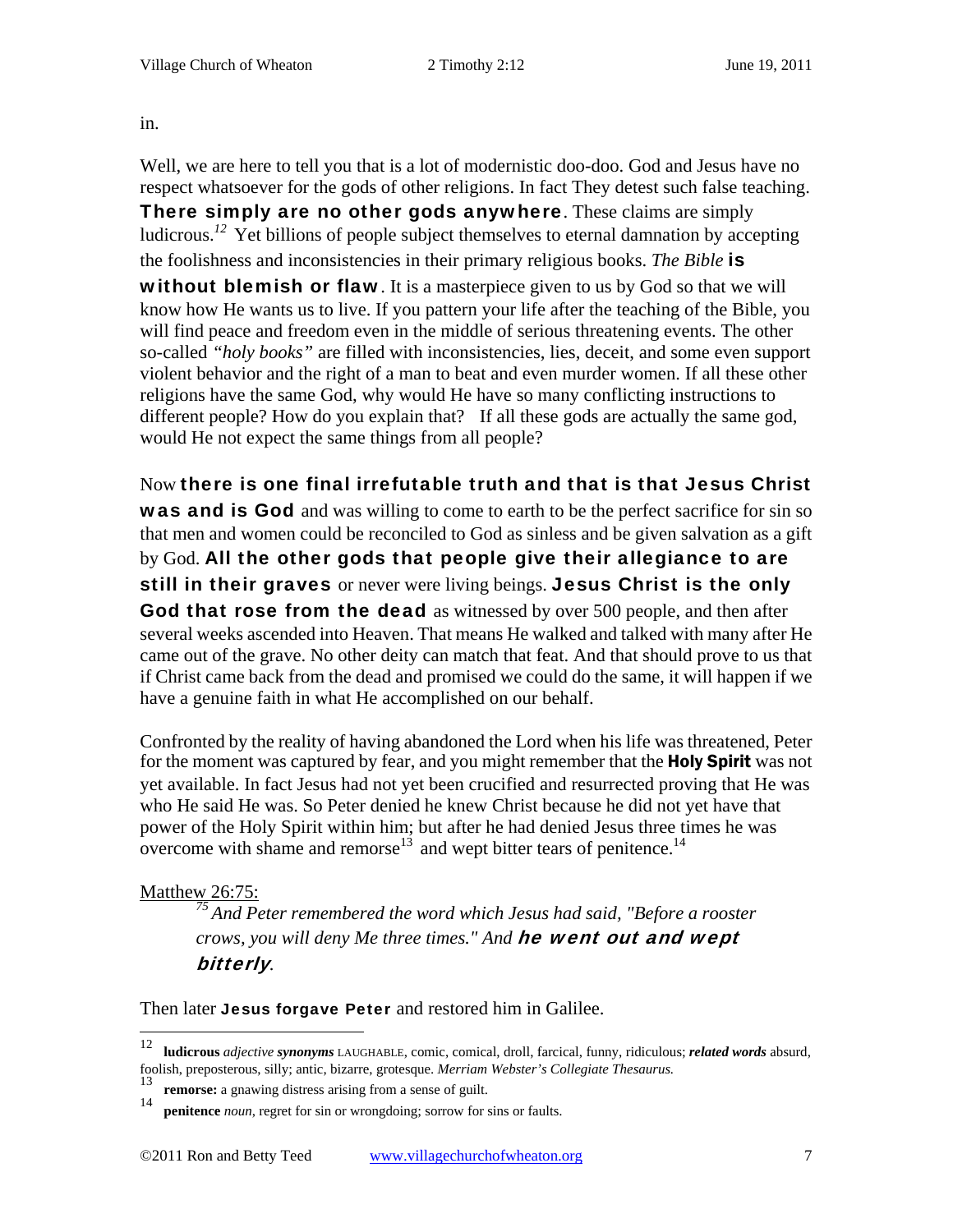# John 21:15-17 (NLT):

<sup>15</sup> After breakfast Jesus asked Simon Peter, "Simon son of John, **do you** love me *more than these?" "Yes, Lord," Peter replied, "you know I love you." "*Then feed my lambs," *Jesus told him.* 

*16 Jesus repeated the question: "Simon son of John,* do you love me*?"*  "Yes, Lord," Peter said, "you know I love you." "THEN TAKE CARE OF my sheep*," Jesus said.* 

<sup>17</sup> A third time he asked him, "Simon son of John, **do you love me?"** *Peter was hurt that Jesus asked the question a third time. He said, "Lord, you know everything. You know that I love you." Jesus said, "THEN FEED* my sheep*.* 

Sounds to us like Peter was genuinely saved, but he had not yet learned and put into practice Jesus' full teaching. And until **Pentecost**, Peter did not have **the fullness of the Holy Spirit.** After the Holy Spirit became available to live in him and all believers according to the New Covenant, *"his courage, boldness, and willingness to face any hostility became legendary."15*

# Acts 1:3-8:

 $\overline{a}$ 

*3 To these He also presented Himself alive after His suffering, by many convincing proofs, appearing to them over a period of forty days and speaking of the things concerning the kingdom of God.* 

*4 Gathering them together, He commanded them not to leave Jerusalem, but*  to wait for what the Father had promised, "Which," He said, "you heard of *from Me;* 

*5 for John baptized with water, but* you will be baptized with the

Holy Spirit *not many days from now."* 

*6 So when they had come together, they were asking Him, saying, "Lord, is it at this time You are restoring the kingdom to Israel?"* 

*7 He said to them, "It is not for you to know times or epochs which the Father has fixed by His own authority;* 

*8 but* you will receive power when the Holy Spirit has come upon you*; and you shall be My witnesses both in Jerusalem, and in all Judea and Samaria, and even to the remotest part of the earth."* 

We would also recommend you read Acts 2:14-36; 3:1-6, 12-26; 4:1-4, 8-13, 19, 21, and 31. Peter died a **martyr**,<sup>16</sup> just as Jesus had foretold he would—**faithful in the face** 

<sup>15</sup> John MacArthur, *MacArthur New Testament Commentary – 2 Timothy*, (Chicago: Moody Press, 1995), WORD*search* CROSS e-book, 63-66.

<sup>16</sup> MARTYR The transliteration of a Greek word meaning "witness," in particular one who gives his life for a cause.Trent C. Butler, ed., "MARTYR," in *Holman Bible Dictionary*, (Nashville, TN: Holman Bible Publishers, 1991), WORD*search* CROSS e-book, Under: "MARTYR".